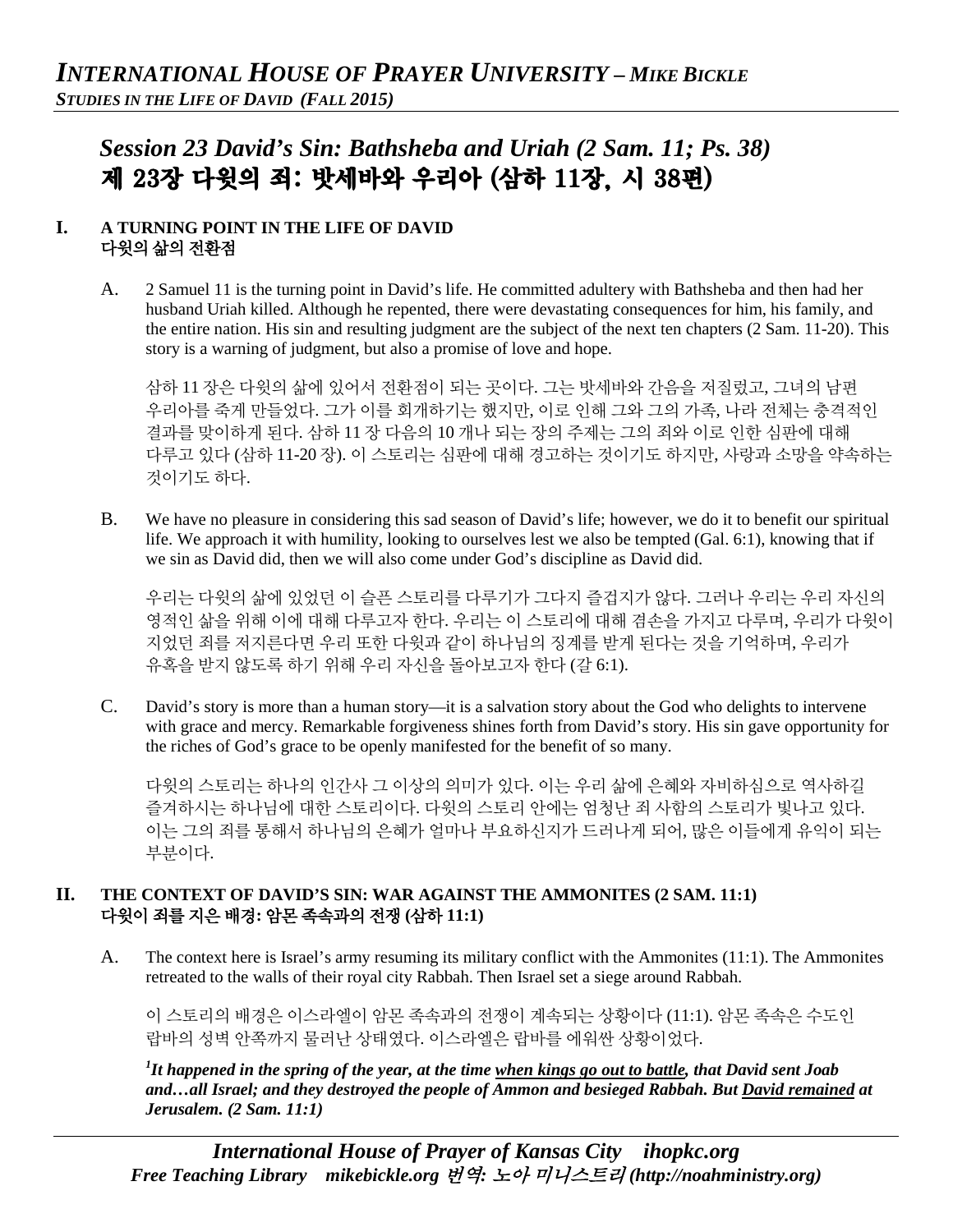## **1** 그 해가 돌아와 왕들이 출전할 때가 되매 다윗이 요압과 그에게 있는 그의 부하들과 온 이스라엘 군대를 보내니 그들이 암몬 자손을 멸하고 랍바를 에워쌌고 다윗은 예루살렘에 그대로 있더라 **(**삼하 **11:1)**

B. *David remained*: David often led his men in battle. Had he been engaged in fighting the Lord's battle, he would not have been overcome in a battle against lust. AW Pink, *"Many conquerors have been ruined by their carelessness after a victory, and many have been spiritually wounded after great successes against sin.*" If we get *out of* the battle, then we are more vulnerable to *get into* sin.

다윗은 예루살렘에 그대로 있더라: 다윗은 자주 자신의 부하들을 데리고 전쟁에 나갔다. 만일 그가 하나님의 전쟁에 계속해서 나가고 있었다면, 그는 정욕과의 전쟁에서 참패를 하지 않았을 것이다. 아더 핑크는 이렇게 말했다, "많은 정복자들이 승리 이후의 부주의함으로 망해버렸다. 그리고 많은 이들이 죄에 대해 큰 성공을 거둔 이후에 영적으로 해를 입었다." 만일 우리가 전쟁에서 **빠져 나와** 있는다면, 우리는 죄에 더 쉽게 빠져들게 된다.

#### **III. DAVID COMMITTED ADULTERY WITH BATHSHEBA (2 SAM. 11:2-5)** 다윗이 밧세바와 간음하다 **(**삼하 **11:2-5)**

A. David saw Bathsheba bathing and called her to his house (11:2-5). David's house was probably built on the highest point of the City of David. Thus from his rooftop he had a clear view of part of the city. He probably walked on the roof to enjoy a few evening breezes after a warm day.

다윗은 밧세바의 목욕 장면을 보았고, 그녀를 집으로 불러들였다 (11:2-5). 다윗의 집은 아마도 다윗 성의 가장 높은 곳에 지어졌을 것이다. 따라서 그의 집 옥상에서는 도시 전체를 다 볼 수 있었을 것이다. 그는 아마도 온화한 날씨의 저녁에 부는 선선한 바람을 즐기기 위해 옥상으로 올라갔을 것이다.

*2 It happened one evening that David arose from his bed and walked on the roof of the king's house. And from the roof he saw a woman bathing, and the woman was very beautiful to behold. 3 So David sent and inquired about the woman. And someone said, "Is this not Bathsheba, the daughter of Eliam, the wife of Uriah the Hittite?" 4 Then David sent messengers, and took her; and she came to him, and he lay with her…and she returned to her house. 5 And the woman conceived; so she sent and told David, and said, "I am with child." (2 Sam. 11:2-5)*

**<sup>2</sup>** 저녁 때에 다윗이 그의 침상에서 일어나 왕궁 옥상에서 거닐다가 그 곳에서 보니 한 여인이 목욕을 하는데 심히 아름다워 보이는지라 **<sup>3</sup>** 다윗이 사람을 보내 그 여인을 알아보게 하였더니 그가 아뢰되 그는 엘리암의 딸이요 헷 사람 우리아의 아내 밧세바가 아니니이까 하니 **<sup>4</sup>** 다윗이 전령을 보내 그 여자를 자기에게로 데려오게 하고 [한글KJV: 그녀가 다윗에게로 오니] **…** 더불어 동침하매 그 여자가 자기 집으로 돌아가니라 **<sup>5</sup>** 그 여인이 임신하매 사람을 보내 다윗에게 말하여 이르되 내가 임신하였나이다 하니라 **(**삼하 **11:2-5)**

B. *She came to him*: Why did she come? Was she naïve, intimidated, or desiring a relationship with David? Her motive is not clear, leading us to conclude that this story is mostly about David's sin.

그녀가 다윗에게로 오니: 왜 그녀는 다윗에게 왔는가? 그녀는 너무 순진했거나, 위협을 느꼈거나, 혹은 다윗과의 관계를 갈망하고 있었는가? 그녀의 동기는 알 수 없지만, 우리는 이 모든 스토리는 다윗의 죄에 대한 것임을 알 수 있다.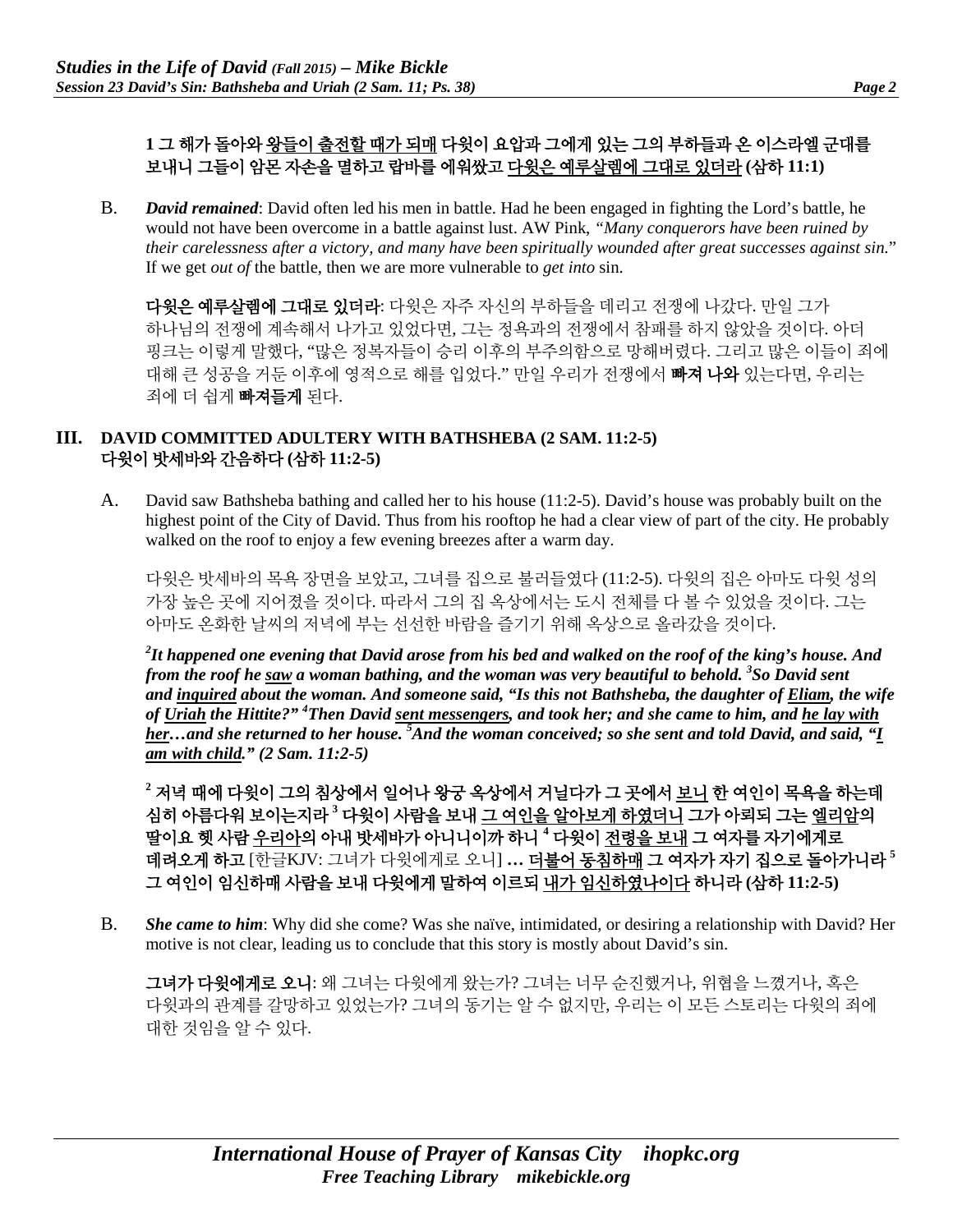C. *Someone said*: When David inquired about Bathsheba he found out that she was the *daughter of Eliam,* one of David's "thirty mighty men" (23:34), the *granddaughter of Ahithophel,* one of his senior counselors (16:23; 23:34), and the *wife of Uriah*, one David's best soldiers, also one of "the thirty mighty men" (23:39). In this sin, David also betrayed three of his most valued leaders.

그가 아뢰되: 다윗이 밧세바에 대해 알아봤을 때, 그는 그녀가 다윗의 "30 명의 용사" 중 하나인 (23:34) 엘리암의 딸이자, 그의 고문 중 하나인 아히도벨의 손녀이자 (16:23; 23:34), 다윗의 최고의 군사 중 하나이자 "30 명의 용사" 중 하나인 **우리야의 아내**인 것을 알았다 (23:39). 다윗이 이 죄를 지음으로, 그는 자신의 가장 중요한 지도자 중 3 명을 배신한 것이 되었다.

*34…Eliam the son of Ahithophel the Gilonite…39and Uriah the Hittite: thirty-seven in all. (2 Sam. 23:34, 39)*

**<sup>34</sup> …** 길로 사람 아히도벨의 아들 엘리암과 **… 39** 헷 사람 우리아라 이상 총수가 삼십칠 명이었더라 **(**삼하 **23:34, 39)**

*23Now the advice of Ahithophel…was as if one had inquired at the oracle of God. (2 Sam. 16:23)*

## **<sup>23</sup>** 그 때에 아히도벨이 베푸는 계략은 사람이 하나님께 물어서 받은 말씀과 같은 것이라 아히도벨의 모든 계략은 다윗에게나 압살롬에게나 그와 같이 여겨졌더라 **(**삼하 **16:23)**

D. The law of Moses commanded the death penalty for adultery (Lev 20:10; Deut. 22:22). Therefore both David and Bathsheba were deserving of being put to death.

모세의 율법은 간음하는 자를 죽이라고 명령하고 있다 (레 20:10; 신 22:22). 따라서 다윗과 밧세바는 모두 죽어 마땅한 상태였다.

*10'The man who commits adultery with another man's wife, he who commits adultery with his neighbor's wife, the adulterer and the adulteress, shall surely be put to death. (Lev. 20:10)*

## **<sup>10</sup>** 누구든지 남의 아내와 간음하는 자 곧 그의 이웃의 아내와 간음하는 자는 그 간부와 음부를 반드시 죽일지니라 **(**레 **20:10)**

E. *Progression*: In the progression of David's sin he *saw* Bathsheba, then *inquired* about her to stir his curiosity, then *sent for her* so that they could spend time together, and then *he lay with her*.

진행: 다윗의 죄가 진행되는 것을 보면, 그는 먼저 밧세바를 보았고, 궁금증이 일어나 그녀에 대해 알아보았고, 두 사람이 서로 시간을 보낼 수 있도록 그녀를 데려오게 했고, 그리고는 그녀와 동침했다.

#### **IV. DAVID'S COVER UP: TO HAVE URIAH KILLED (2 SAM. 11:6-27)** 다윗의 은폐**:** 우리아를 죽게 만들다 **(**삼하 **11:6-27)**

A. David put his cover-up plan into action (11:6-9). He ordered Uriah to return to Jerusalem to spend one night with his wife Bathsheba. Traveling forty miles to Jerusalem, Uriah was probably perplexed when David only asked him how Joab was and how the war was going (11:7).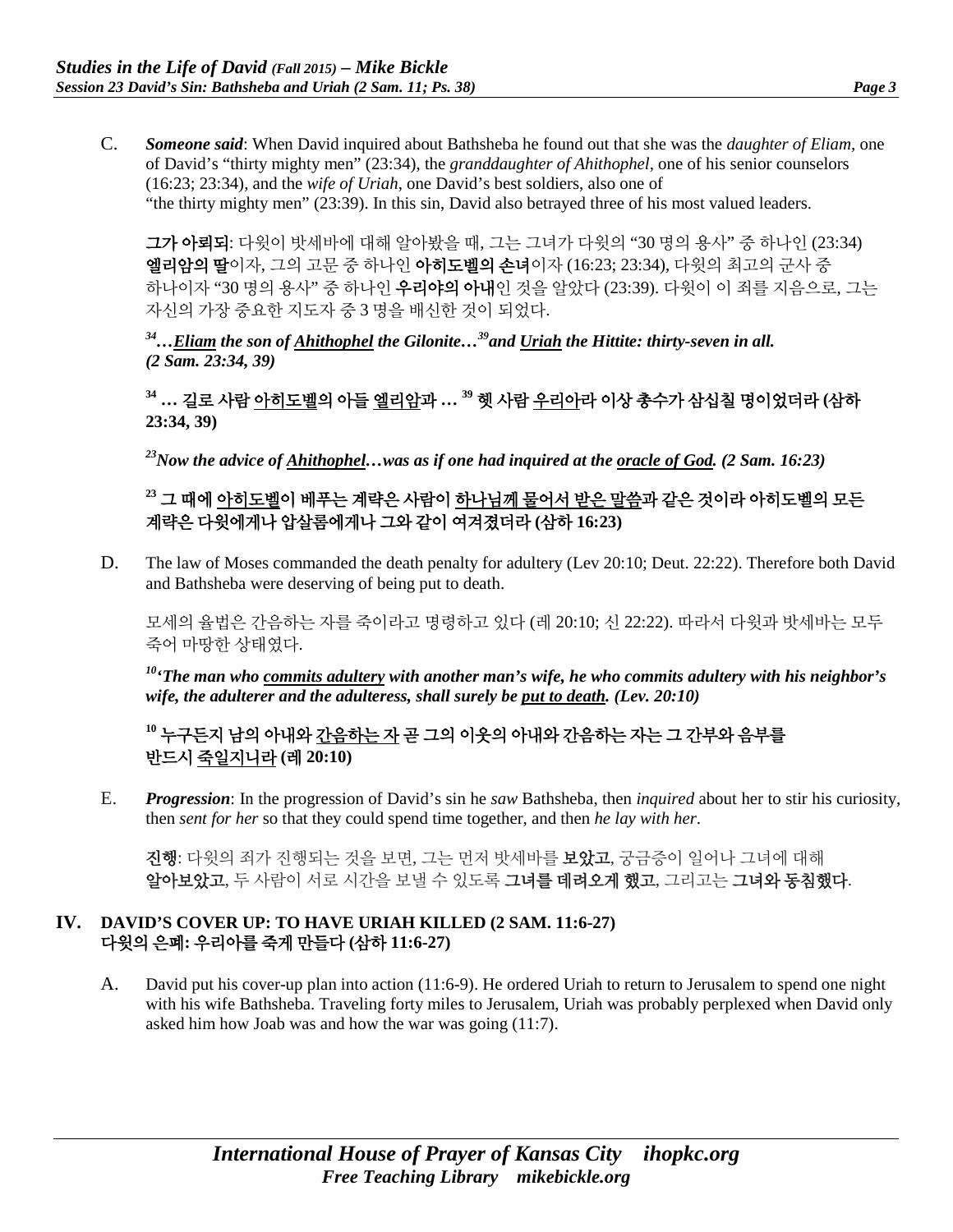다윗은 자신의 죄를 은폐할 계획을 실행에 옮겼다 (11:6-9). 그는 우리아를 예루살렘으로 돌아오라고 명령해서, 그의 아내 밧세바와 동침하게 했다. 우리아가 예루살렘으로 40 마일(약 65km)을 돌아왔는데, 다윗이 단지 그에게 요압의 안부를 묻고 전쟁이 어떻게 진행되고 있는지를 물어봤을 때 그는 아마 혼란스러웠을 것이다 (11:7).

*6 Then David sent to Joab, saying, "Send me Uriah the Hittite."…7 When Uriah had come to him, David asked how Joab was doing, and how the people were doing, and how the war prospered. 8 David said to Uriah, "Go down to your house and wash your feet." So Uriah departed from the king's house, and a gift of food from the king followed him. 9 But Uriah slept at the door of the king's house…and did not go down to his house. (2 Sam. 11:6-9)*

**<sup>6</sup>** 다윗이 요압에게 기별하여 헷 사람 우리아를 내게 보내라 하매 **... <sup>7</sup>** 우리아가 다윗에게 이르매 다윗이 요압의 안부와 군사의 안부와 싸움의 어떠한 것을 묻고 **<sup>8</sup>** 그가 또 우리아에게 이르되 네 집으로 내려가서 발을 씻으라 하니 우리아가 왕궁에서 나가매 왕의 음식물이 뒤따라 가니라 **<sup>9</sup>** 그러나 우리아는 집으로 내려가지 아니하고 왕궁 문에서 그의 주의 모든 부하들과 더불어 잔지라 **(**삼하 **11:6-9)**

1. *Wash your feet*: is a euphemism for sexual intercourse. David's plan was for Uriah to spend a night at home with Bathsheba so that he would be seen as the father of the child.

발을 씻으라: 이는 성 관계를 가지는 것에 대한 완곡한 표현이다. 다윗의 계획은 우리아가 집에서 밧세바와 밤을 보내게 해서, 밧세바가 임신한 아이가 우리아의 아들인것처럼 보이려고 했다.

2. *Gift of food*: David sent food to Uriah's home to encourage an enjoyable evening together.

왕의 음식물: 다윗은 두 사람이 즐거운 저녁을 보낼 수 있도록 우리아의 집에 음식물을 보냈다.

B. For a second time, Uriah had dinner with David in the palace and refused to go home (11:10-13). He refused to go to the comfort of his house because of his commitment to the Lord (the ark) and to his fellow soldiers. David knew that alcohol would lower his inhibitions related to sexual activity.

우리아는 두 번이나 궁에서 다윗과 저녁을 먹은 후 집으로 가기를 원하지 않았다 (11:10-13). 그는 하나님(언약궤)과 자신의 동료 병사들을 향한 자신의 책무로 인해 자신의 집에서 편안함을 누리기를 원하지 않았다. 다윗은 그가 술을 마시면 성적인 관계를 가지기를 꺼려하는 것이 좀 없어질 것이라 생각했다.

*10So when they told David, saying, "Uriah did not go down to his house," David said to Uriah, "Did you not come from a journey? Why did you not go down to your house?" 11And Uriah said to David, "The ark and Israel and Judah are dwelling in tents, and my lord Joab and the servants of my lord are encamped in the open fields. Shall I then go to my house to eat and drink, and to lie with my wife? As you live, and as your soul lives, I will not do this thing."…12Uriah remained in Jerusalem that day and the next. 13Now when David called him, he ate and drank before him; and he made him drunk…but he did not go down to his house. (2 Sam. 11:10-13)*

**<sup>10</sup>** 어떤 사람이 다윗에게 아뢰되 우리아가 그의 집으로 내려가지 아니하였나이다 다윗이 우리아에게 이르되 네가 길 갔다가 돌아온 것이 아니냐 어찌하여 네 집으로 내려가지 아니하였느냐 하니 **<sup>11</sup>** 우리아가 다윗에게 아뢰되 언약궤와 이스라엘과 유다가 야영 중에 있고 내 주 요압과 내 왕의 부하들이 바깥 들에 진 치고 있거늘 내가 어찌 내 집으로 가서 먹고 마시고 내 처와 같이 자리이까 내가 이 일을 행하지 아니하기로 왕의 살아 계심과 왕의 혼의 살아 계심을 두고 맹세하나이다 하니라 **<sup>12</sup>** 다윗이 우리아에게 이르되 오늘도 여기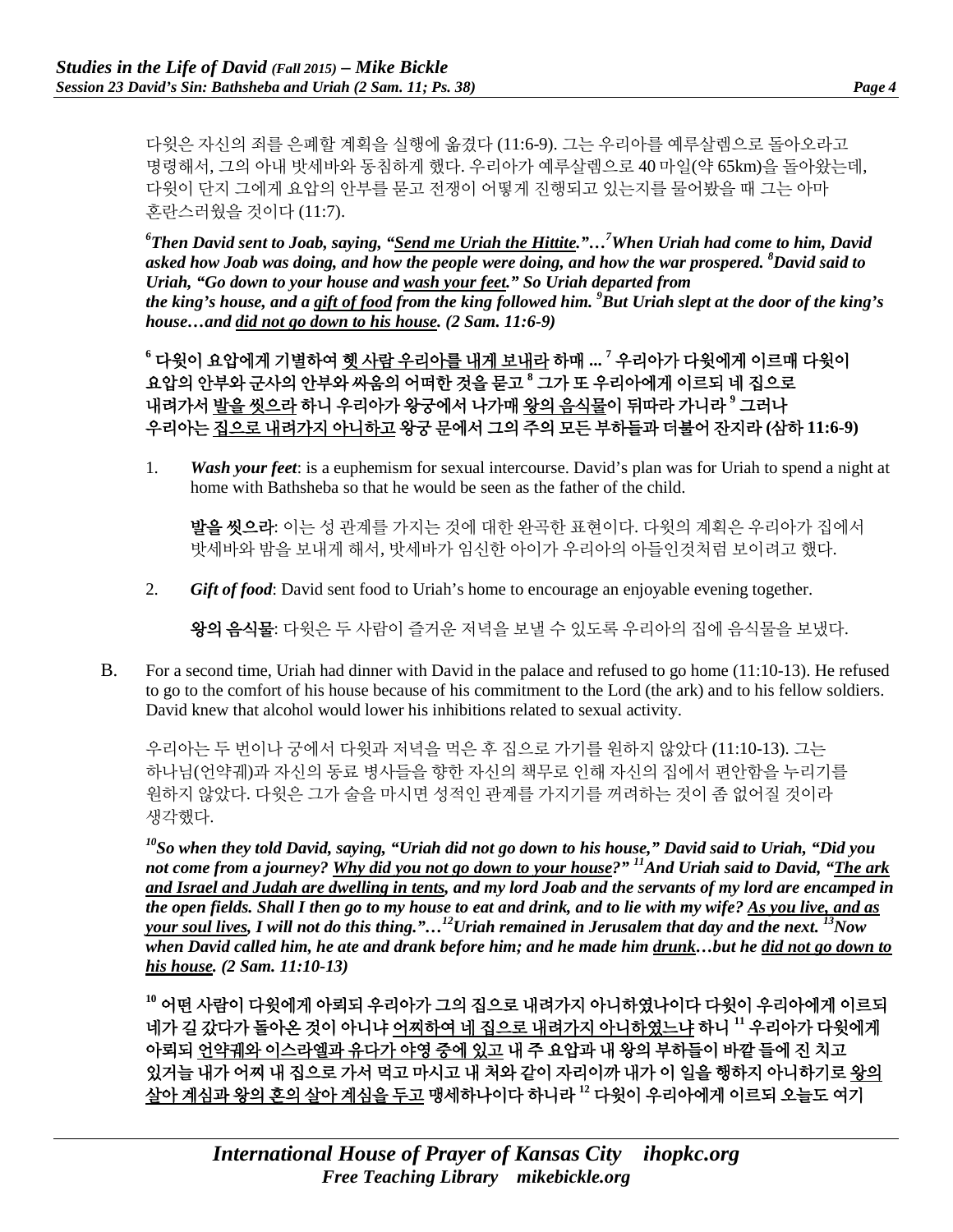있으라 내일은 내가 너를 보내리라 우리아가 그 날에 예루살렘에 머무니라 이튿날 **<sup>13</sup>** 다윗이 그를 불러서 그로 그 앞에서 먹고 마시고 취하게 하니 저녁 때에 그가 나가서 그의 주의 부하들과 더불어 침상에 눕고 그의 집으로 내려가지 아니하니라 **(**삼하 **11:10-13)**

C. David ordered the death of Uriah (11:14-15). David had to choose between getting caught in adultery and ordering the death of an innocent soldier. We are shocked to see this side of David. This was surely one of the longest and most terrible nights in David's life. Uriah carried an official state letter that was sealed with the royal signet ring to ensure that its contents were confidential.

다윗은 우리아를 죽게 두라고 명령했다 (11:14-15). 다윗은 간음이 발각될지, 무고한 병사를 죽게 만들지, 둘 중에 선택을 해야 했다. 다윗의 이러한 면은 충격적인 부분이다. 이 부분은 필시 다윗의 삶에 있어서 가장 길고도 끔찍하고 어두운 밤의 시간이었을 것이다. 우리아는 안에 있는 내용을 볼 수 없도록 왕의 인장으로 봉해진 왕의 편지를 들고 갔다.

*14In the morning it happened that David wrote a letter to Joab and sent it by the hand of Uriah. 15And he wrote in the letter, saying, "Set Uriah in the forefront of the hottest battle, and retreat from him, that he may be struck down and die." (2 Sam. 11:14-15)*

# **<sup>14</sup>** 아침이 되매 다윗이 편지를 써서 우리아의 손에 들려 요압에게 보내니 **<sup>15</sup>** 그 편지에 써서 이르기를 너희가 우리아를 맹렬한 싸움에 앞세워 두고 너희는 뒤로 물러가서 그로 맞아 죽게 하라 하였더라 **(**삼하 **11:14-15)**

D. Joab executed David's evil plan to kill Uriah (11:16-21). Surely this plan perplexed Joab. Once Israel's army surrounded the city, direct attacks against the city walls would not have been needed. Typically armies waited until the people in a city surrendered because of lack of food and water.

요압은 우리아를 죽이려고 하는 다윗의 악한 계획을 시행했다 (11:16-21). 분명히 요압은 이 계획으로 인해 당황스러웠을 것이다. 이스라엘 군대가 이 도시를 포위하고 있는 상태라서, 성벽을 향해 직접적인 공격을 할 필요가 없었다. 이런 상황에서는 보통 군대는 도시를 포위하고 사람들이 음식물이 없어 항복할 때까지 기다린다.

*16…while Joab besieged the city, that he assigned Uriah to a place where he knew there were valiant men...*<sup>17</sup>Some of the people of the servants of David fell; and Uriah the Hittite died also. (2 Sam. 11:16-17)

**<sup>16</sup>** 요압이 그 성을 살펴 용사들이 있는 것을 아는 그 곳에 우리아를 두니 **<sup>17</sup>** 그 성 사람들이 나와서 요압과 더불어 싸울 때에 다윗의 부하 중 몇 사람이 엎드러지고 헷 사람 우리아도 죽으니라 **(**삼하 **11:16-17)**

E. David married Bathsheba after giving her time to mourn the death of her husband (11:26-27). His plan seemed to work in the eyes of men, but the Lord was displeased.

다윗은 밧세바가 자신의 남편의 죽음을 위해 애도하도록 한 뒤, 그녀와 결혼했다 (11:26-27). 그의 계획은 사람의 눈에 보기에는 성공한 것처럼 보였지만, 하나님 보시기에 악한 것이었다.

*26When the wife of Uriah heard that Uriah her husband was dead, she mourned for her husband. 27And when her mourning was over, David…brought her to his house, and she became his wife and bore him a son. But the thing that David had done displeased the LORD. (2 Sam. 11:26-27)*

**<sup>26</sup>** 우리아의 아내는 그 남편 우리아가 죽었음을 듣고 그의 남편을 위하며 소리내어 우니라 **<sup>27</sup>** 그 장례를 마치매 다윗이 사람을 보내 그를 왕궁으로 데려오니 그가 그의 아내가 되어 그에게 아들을 낳으니라 다윗이 행한 그 일이 여호와 보시기에 악하였더라 **(**삼하 **11:26-27)**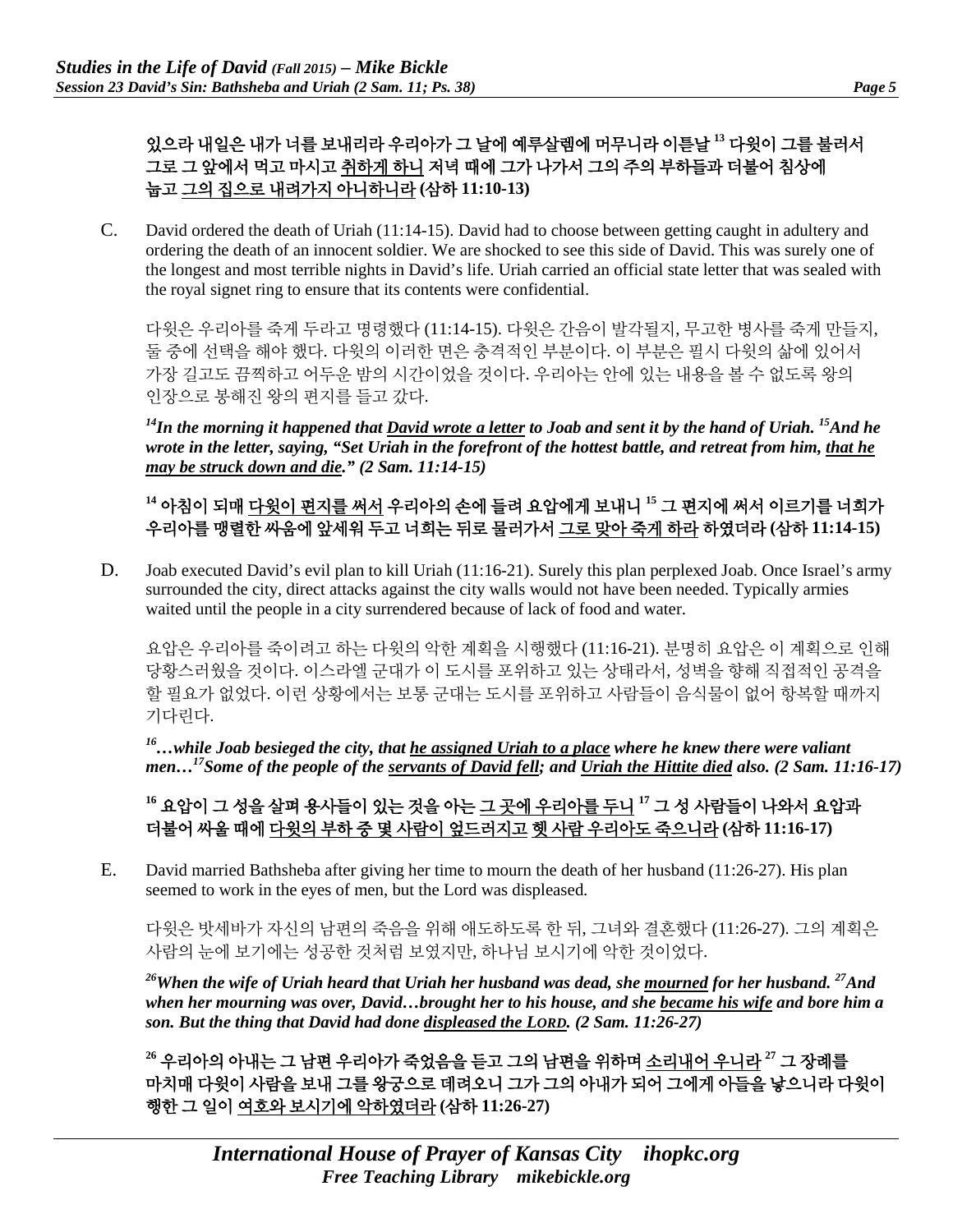#### **V. PSALM 38: DAVID'S ANGUISH AND PRAYER FOR MERCY**  시 **38**편**:** 다윗의 고통과 자비를 구하는 기도

A. There is no occasion in David's life that more clearly fits the prayer in Psalm 38 than the time of his greatest sin as described in 2 Samuel 11. He asked that God not publicly rebuke him or chasten him with difficult circumstances, so he probably prayed this *before* receiving the rebuke and chastening in 2 Samuel 12. He was already being pierced in his heart and pressed down by God's hand (38:2)

시편 38 편의 기도는 다윗의 삶에서 삼하 11 장에 기록된 그가 큰 죄를 저지른 시간과 가장 명확하게 들어맞는다. 그는 하나님께서 그를 공개적으로 책망하시거나 상황을 어렵게 하심으로 징계하지 마시길 기도했으며, 아마 그가 이 기도를 한 것은 삼하 12 장에서 책망을 받기 이전이었을 것이다. 그는 마음에 이미 찔림이 있었고 하나님의 손이 누르시는 것을 경험하고 있었다 (38:2).

*1 O LORD, do not rebuke me in Your wrath, nor chasten me in Your hot displeasure! <sup>2</sup> For Your arrows pierce me deeply, and Your hand presses me down. (Ps. 38:1-2)*

**<sup>1</sup>** 여호와여 주의 노하심으로 나를 책망하지 마시고 주의 분노하심으로 나를 징계하지 마소서 **<sup>2</sup>** 주의 화살이 나를 찌르고 주의 손이 나를 심히 누르시나이다 **(**시 **38:1-2)**

B. David was in anguish emotionally and felt sick physically because of his sin (38:3-10).

다윗은 죄로 인해 감정적으로 괴로움을 느끼고, 육체적으로 고통을 느끼는 상태였다 (38:3-10).

*4 For my iniquities have gone over my head; like a heavy burden they are too heavy for me.*   $^5$ My wounds are foul and festering because of my foolishness.  $^6$ I am troubled...I go mourning *all the day long. 7 For my loins are full of inflammation, and there is no soundness in my flesh. 8 I am feeble and severely broken; I groan because of the turmoil of my heart… (Ps. 38:4-8)*

**<sup>4</sup>** 내 죄악이 내 머리에 넘쳐서 무거운 짐 같으니 내가 감당할 수 없나이다 **<sup>5</sup>** 내 상처가 썩어 악취가 나오니 내가 우매한 까닭이로소이다 **<sup>6</sup>** 내가 아프고 심히 구부러졌으며 종일토록 슬픔 중에 다니나이다 **<sup>7</sup>** 내 허리에 열기가 아득하고 내 살에 성한 곳이 없나이다 **<sup>8</sup>** 내가 피곤하고 심히 상하였으매 마음이 불안하여 신음하나이다 **(**시 **38:4-8)**

C. David's loved ones stood aloof from him as they saw signs of the scandal he caused (38:11-12). Undoubtedly many whispers about David's scandal circulated among the court and his wives. We can only imagine how the court whispered about David sending for Bathsheba and then the news of her pregnancy, followed by Uriah coming from the battlefront to have dinner twice with the king, and then his unnecessary death that came as a result of Joab ordering him to the city walls. The very perceptive Ahithophel was probably offended at what happened to his granddaughter Bathsheba.

다윗의 사랑하는 자들은 그가 저지른 부끄러운 일로 인해 그에게 냉담히 행동하며 멀리했다 (38:11-12). 의심할 여지없이, 다윗의 궁과 그의 아내들 사이에는 그에 대한 많은 말들이 돌았을 것이다. 우리는 궁에서 다윗에 대한 소문을 서로 속삭이는 모습을 상상할 수 있을 뿐이다. 그가 밧세바를 데리고 오게 하고, 그녀가 임신을 했으며, 우리아를 전장에서 데려와서 두 번이나 자신과 저녁을 먹고, 요압을 시켜 우리아를 성벽으로 보내서 그를 죽게 한 일들에 대해서 말이다. 매우 통찰력이 있던 아히도벨은 자신의 손녀딸 밧세바에게 일어난 일로 인해 아마도 마음이 상했을 것이다.

*11My loved ones and my friends stand aloof from my plague, and my relatives stand afar off. 12Those who…seek my hurt speak of destruction, and plan deception all the day… (Ps. 38:11-12)*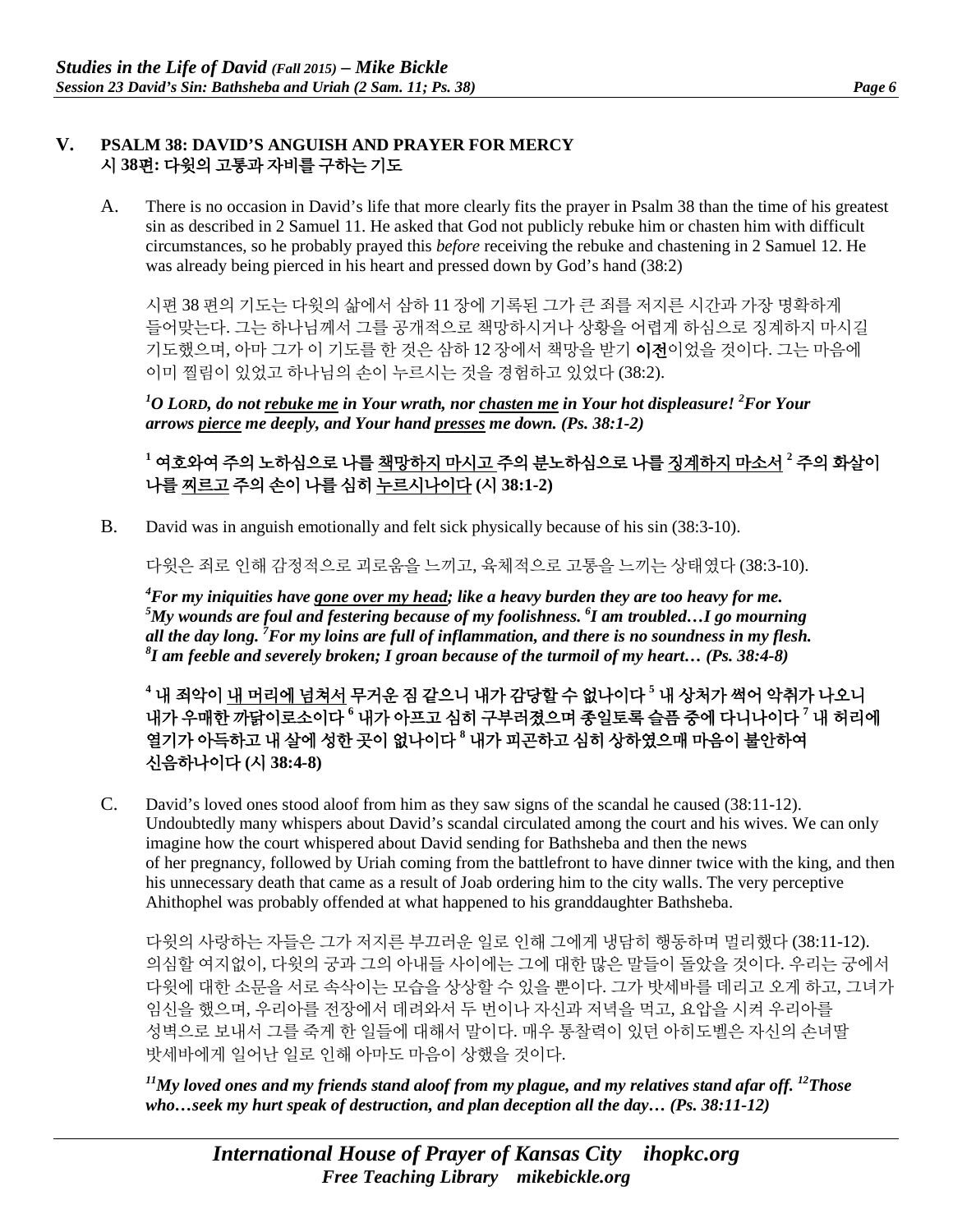**<sup>11</sup>** 내가 사랑하는 자와 내 친구들이 내 상처를 멀리하고 내 친척들도 멀리 섰나이다 **<sup>12</sup>** 내 생명을 찾는 자가 올무를 놓고 나를 해하려는 자가 괴악한 일을 말하여 종일토록 음모를 꾸미오나 **(**시 **38:11-12)**

- **VI. THE PROGRESSION TO TEMPTATION AND LUST (JAS. 1:14-15)**  유혹과 정욕으로 이어지는 과정 **(**약 **1:14-15)**
	- A. James identified six stages to temptation and lust.

야고보는 유혹과 정욕으로 이어지는 6 가지 단계에 대해 기록했다.

*14Each one is tempted when he is drawn away by his own desires and enticed. 15When desire has conceived, it gives birth to sin; and sin, when it is full-grown, brings forth death. (Jas. 1:14-15)* 

**<sup>14</sup>** 오직 각 사람이 시험을 받는 것은 자기 욕심에 끌려 미혹됨이니 **<sup>15</sup>** 욕심이 잉태한즉 죄를 낳고 죄가 장성한즉 사망을 낳느니라 **(**약 **1:14-15)**

B. *Stage #1 Being drawn away*: Lustful desire is stirred in the *imagination*. Satan wants the fleeting thoughts of lust to become sustained thoughts (fantasy). There is a big difference between a momentary wrong thought and being drawn away or captured by it. This difference has been likened to the difference between a bird *flying over* someone's head and a bird *building a nest* on it.

**1** 단계**,** 끌림을 받음: 이 일은 사람들의 상상에서 욕망에 가득 찬 정욕이 자극되는 것이다. 사단은 잠깐 밀려온 정욕의 생각이 머리 속에 지속되기를 원한다 (공상, 환상). 잠시 잘못된 생각을 하는 것과, 이것에 끌리고 사로잡히는 것 사이에는 큰 차이가 있다. 이 둘의 차이는 마치 새가 어떤 사람의 머리 위로 **날아가는** 것과, 새가 그 위에 둥지를 짓는 것에 비유할 수 있다.

C. *Stage #2 Being enticed with lust*: This occurs when one is *entrenched* in lustful fantasy.

**2** 단계**,** 정욕에 미혹됨: 이는 사람들이 욕망에 가득 찬 환상에 빠져버릴 때 일어난다.

D. *Stage #3 Lustful desire is conceived*: This happens when one makes a *decision* to walk out sinful actions. James used the analogy of a baby in its mother's womb. The decision to act out lust causes sinful behavior to become "alive." As a child is alive at conception, yet is not seen by others, so a newly conceived act of sin can be "alive" in a believer, yet still unseen by others. David made two premeditated sinful decisions—he sent for Bathsheba (11:4) and ordered Uriah's death (11:14).

**3** 단계**,** 정욕을 잉태함: 이 일은 사람들이 죄악된 행동으로 옮기기로 결정할 때에 일어난다. 야고보는 이를 어머니의 태중에 있는 아기에 비유했다. 욕망에 가득 찬 생각을 행동으로 옮기기로 결정하는 것은, 죄악된 행동이 "태어나게" 한다. 아이가 뱃속에 잉태되지만 다른 이들이 아직은 이를 볼 수 없는 것과 같이, 새로 잉태된 죄악의 행동은 성도의 삶에 "태어날 수" 있지만 다른 이들이 아직 이를 볼 수가 없다. 다윗은 두 가지 미리 계획된 악한 결정들을 했다. 그는 밧세바를 데려오게 했고 (11:4), 우리아를 죽게 했다 (11:14).

E. *Stage #4 Lustful desire gives birth to sin*: This happens when one *acts out* lustful desires. At the time of birth, a baby comes forth so that its features can be seen clearly. So also, when lust gives birth to action, the specific features of that lust are then openly manifested. When we act out in sin, we give Satan a legal door of entry into our lives that he might work in a far greater way.

**4**단계**,** 정욕이 죄를 낳음: 이 일은 사람들이 욕망에 가득한 생각을 행동에 옮길 때 일어난다. 아기를 낳을